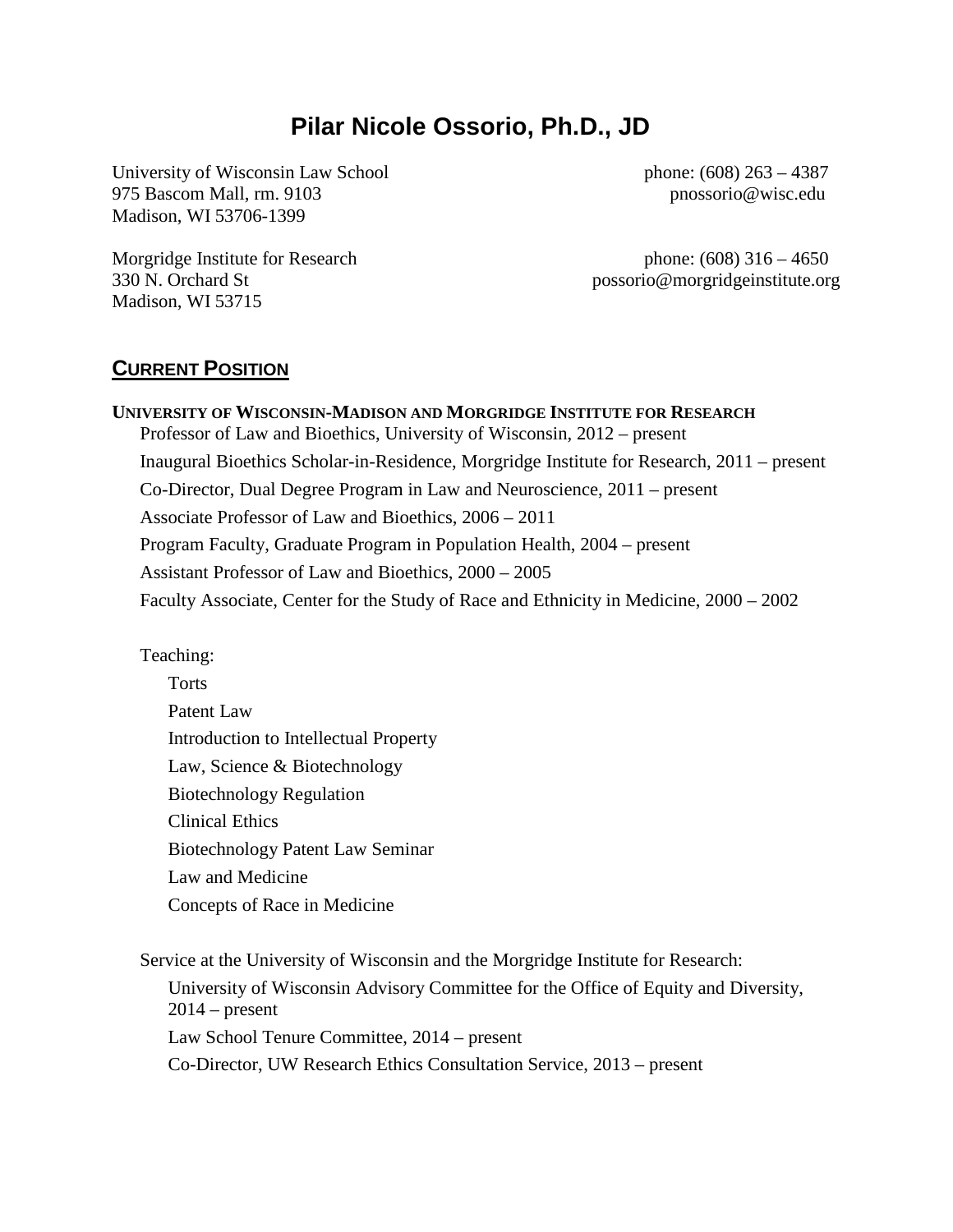Chair, Committee on Ethical, Legal, and Social Implications of Human Genome Research and Clinical Genomics, 2013 – present Morgridge Conflicts of Interest Committee, 2013 – present Law School, Clinical Appointments Committee, 2012 – 2014 UW Stem Cell Research Oversight Committee, 2010 – present Law School Academic Planning Council, 2010 – 2013 Committee for the Five Year Review of the Law School Dean, 2010 Law School Appointments Committee, 2007 – 2011, 2013 Search committees for various faculty positions in Medical History and Bioethics, 2004 – 2008 Law School Curriculum Committee, 2004 – 2005, 2008 – 2010 (chair 2009 – 2010) Law School Research Committee, 2004, 2005, 2007 – 2008 Law School Retentions Committee, 2004 – 2005 Mentor, Chancellor's Scholar's Program, 2003 – present Health Sciences Institutional Review Board, 2003 – present UW Hospital Ethics Committee, 2003 – present Law School Representative to the Faculty Senate, 2001 – 2003 Medical School Admissions Committee, 2000 – 2003 Hastie Fellows Committee, 2002 – 2005

#### **BIOETHICS AND LAW PUBLICATIONS**

Ossorio, P.N., *The Ethics of Translating High-Throughput Science Into Clinical Practice*, 44 HASTINGS CENTER REPORT 8 (2014) (forthcoming republication in: ETHICS OF EMERGING TECHNOLOGIES (A.L. Caplan and B. Parent eds., Ashgate, 2015)).

Fujimura et al., *The Reproduction of Biological Race Through Clinal Classes: A Response to Shiao*, 32 SOCIOLOGICAL THEORY 208 (2014).

Ossorio, P.N., *Repositories for Sharing Human Data in Stem Cell Research*, *in* REGENERATIVE MEDICINE ETHICS: GOVERNING RESEARCH AND KNOWLEDGE PRACTICES (Linda Hogle ed., Springer Press, 2014).

Ossorio, P.N. & Kelleher, J.P., *Why We Should Not Use the Affordable Care Act to Encourage Widespread Whole Genome Sequencing*, 39 JOURNAL OF HEALTH POLITICS, POLICY AND LAW 247 (2014). PMID: 24193611

Caulfield, T. *et al.*, *Reflections on the Cost of "Low-Cost" Whole Genome Sequencing: Framing the Health Policy Debate*, 11 PLOS BIOLOGY. e1001699. Doi: 10.1371/journal.pbio.1001699 (2013). PMID: 24223516, PMCID: PMC3818164

Shapiro, R.B. & Ossorio, P.N., *Regulation of Online Social Network Research*, 339 SCIENCE 144 (2013). PMID:23307724

Shapiro, R.B. & Ossorio, P.N., *Ethics for Design-based Research on Online Social Networks*, 1 CSCL 422 (2013).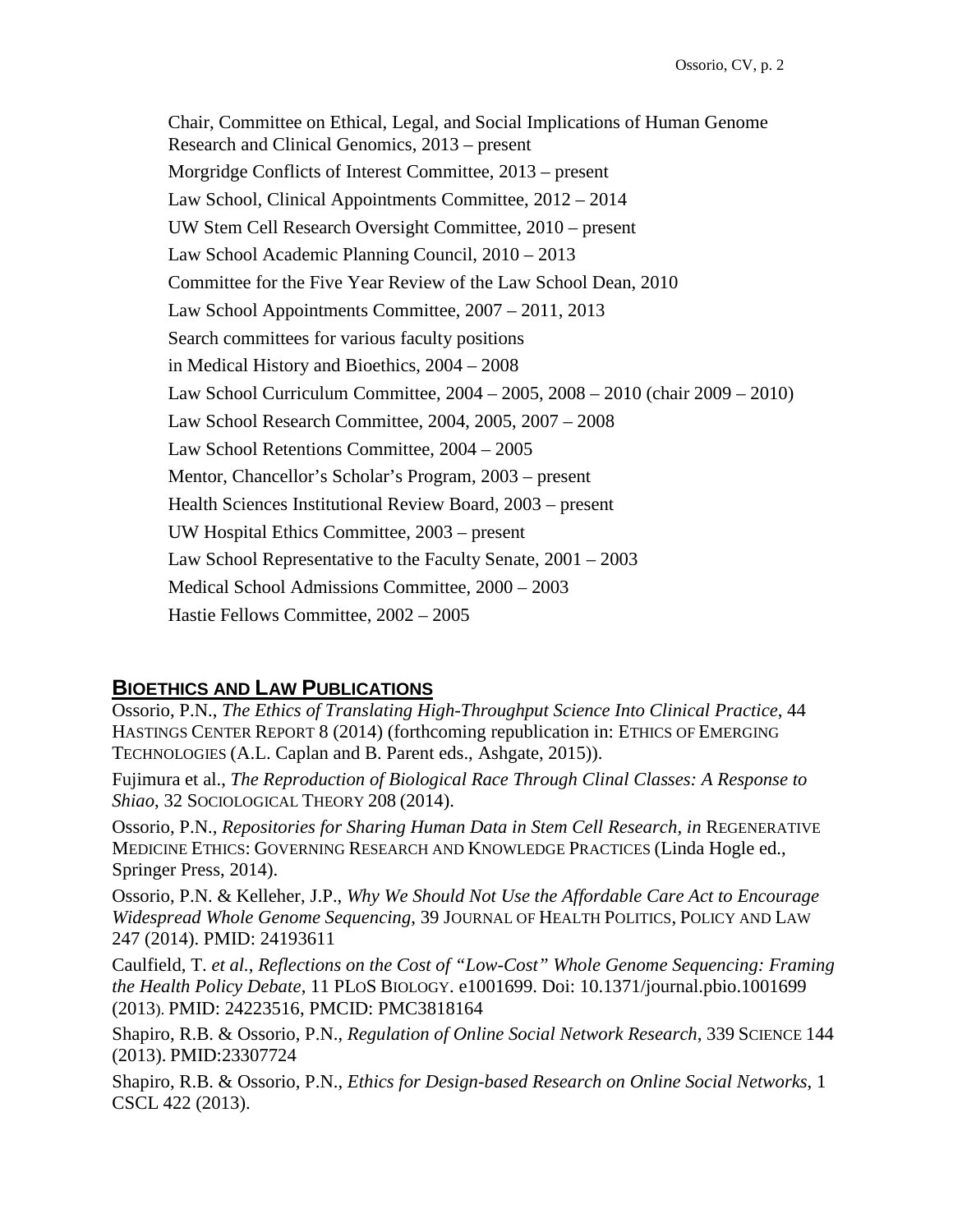Ossorio, P.N., *Taking Aims Seriously: Repository Research and Limits on the Duty to Return Individual Research Findings*, 14 GENETICS IN MEDICINE 461 (2012). PMID: 22402758 Wolf, S.M. *et al*., *Managing Incidental Findings and Research Results in Genomic Research Involving Biobanks and Archived Datasets*, 14 GENETICS IN MEDICINE 361 (2012). PMID: 22436882, PMCID: PMC3597341

Ossorio, P.N., *Bodies of Data: Genomic Data and Bioscience Data Sharing*, 78 JOURNAL OF SOCIAL RESEARCH 907 (2011).

Ossorio, P.N., *Myth and Mystification: The Science of Race and IQ*, *in* RACE AND THE GENETIC REVOLUTION (Sheldon Krimsky ed., Columbia University Press, 2011).

Fujimura, J., Rajagopalan, R., Ossorio, P.N. & Docksum, K.A., *Race Versus Ancestry: Operationalizing Populations in Human Genetic Variation Studies*, *in* WHAT'S THE USE OF RACE: MODERN GOVERNANCE AND THE BIOLOGY OF DIFFERENCE (Ian Whitmarsh & David S. Jones eds., MIT Press, 2010).

Ossorio, P.N., *Race, Genes, and Intelligence*, 22 GENEWATCH 11 (2009). A longer version of the article is available at

http://www.councilforresponsiblegenetics.org/Projects/CurrentProject.aspx?projectId=8.

Lee, S.S., Bolnick, D.A., Duster, T., Ossorio, P.N. & TallBear, K., *The Illusive Gold Standard in Genetic Ancestry Testing*, 325 SCIENCE 38 (2009). PMID: 19574373

Bolnick, D.A*. et al*., *The Science and Business of Genetic Ancestry Testing*, 318 SCIENCE 399 (2007). PMID: 17947567

Ossorio, P.N., *The Human Genome As Common Heritage: Common Sense or Legal Nonsense?*, 35 JOURNAL OF LAW, MEDICINE & ETHICS 427 (2007). PMID: 17714252

Ossorio, P.N., *Letting the Gene Out of the Bottle? A Comment on Returning Individual Research Results to Participants*, 6 AMERICAN JOURNAL OF BIOETHICS 24 (2006). PMID: 17085399

Ossorio, P.N., *About Face: Forensic Genetic Profiling for Race and Visible Traits*, 34 JOURNAL OF LAW, MEDICINE & ETHICS 277 (2006). PMID: 16789949

Ossorio, P.N. & Duster, T., *Race and Genetics: Controversies in Biomedical, Behavioral, and Forensic Sciences*, 60 AMERICAN PSYCHOLOGIST 115 (2005). PMID: 15641926

Ossorio, P.N., *Race, Genetic Variation, and the Haplotype Mapping Project*, 41 LOUISIANA LAW REVIEW 131 (2005).

Ossorio, P.N., *Societal and Ethical Issues in Pharmacogenomics*, *in* PHARMACOGENOMICS: APPLICATIONS TO PATIENT CARE (Richard T. Scheife ed., AACP, 2004).

Ossorio, P.N., *Inheritable Genetic Modifications: Do We Owe Them To Our Children?*, *in* DESIGNING OUR DESCENDANTS (Mark Frankel & Audrey Chapman eds., AAAS, 2003).

Ossorio, P.N., *Property and Human Bodies*, *in* WHO OWNS LIFE (David Magnus, Arthur Caplan & Glenn McGee eds., Prometheus, 2002).

Ossorio, P.N., *Not Taking, Just Borrowing: Government Use of Patented Drugs*, 2 AMERICAN JOURNAL OF BIOETHICS 51 (2002). PMID: 12230861

Ossorio, P.N., *Legal and Ethical Issues in Biotechnology Patenting*, *in* A COMPANION TO GENETHICS: PHILOSOPHY AND THE GENETIC REVOLUTION (Justine Burley & John Harris eds., Oxford Press, 2002).

Ossorio, P.N., *Pills, Bills and Research Shills: Physician-Researchers' Conflicts of Interest*, 8 WIDENER LAW JOURNAL 76 (2001).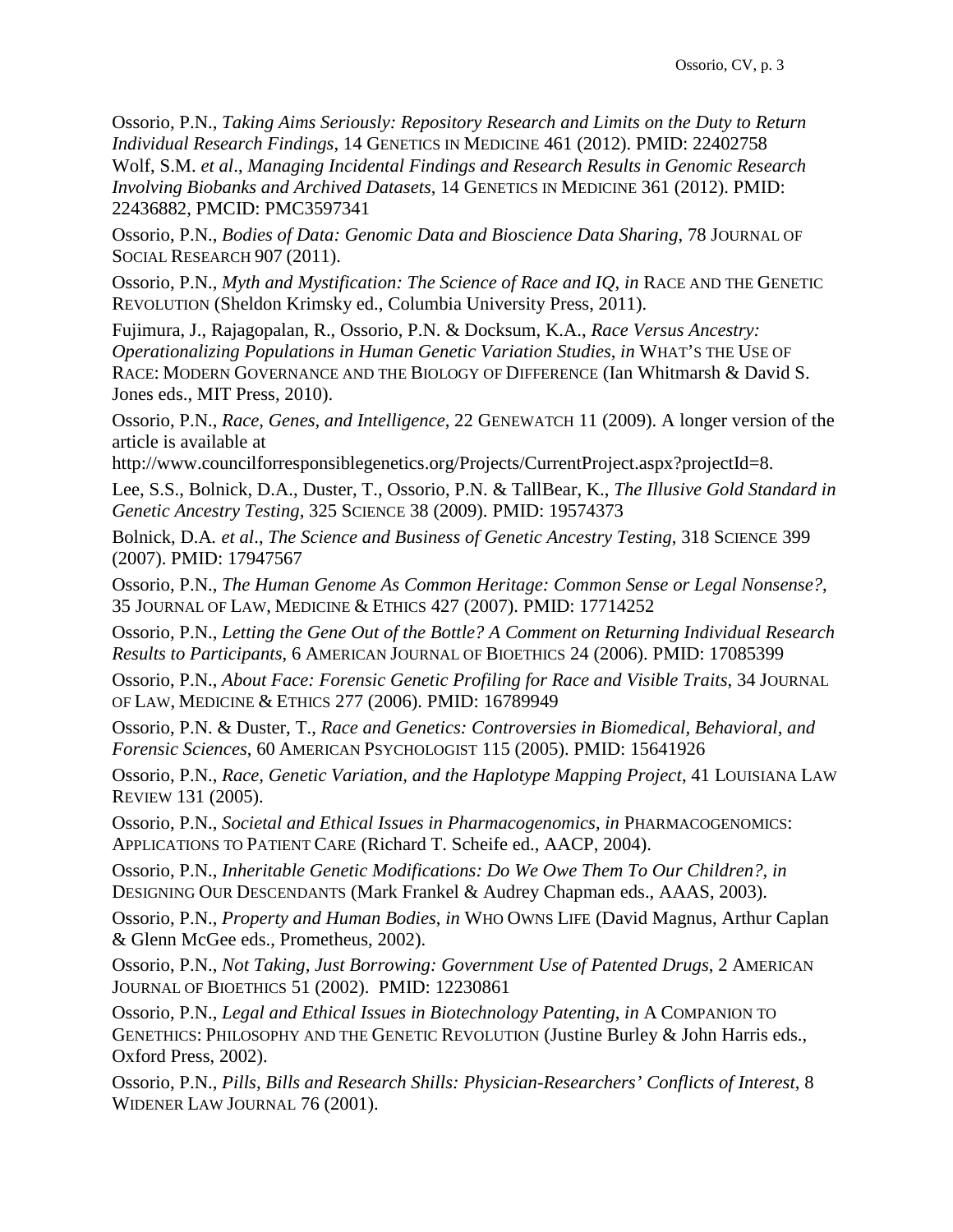Ossorio, P.N., *Product Liability for Predictive Genetic Tests*, 41 JURIMETRICS 239 (2001). Ossorio, P.N., *Prenatal Genetic Testing and the Courts*, *in* PRENATAL GENETIC TESTING (Eric Parens ed., 2000).

Ossorio, P.N., *Health By Law: The Influence of Labor and Employment Law on Workers' Health*, 3 JOURNAL OF GENDER-SPECIFIC MEDICINE 45 (2000).

Ossorio, P.N., *Dead Men Tell Tales: Disclosure of Genetic Information Discovered at Autopsy*, 11 SOCIETY OF PATHOLOGISTS REPORT 3 (2000).

Ossorio, P.N., *Common Heritage Arguments and the Patenting of Human DNA*, *in* PERSPECTIVES ON GENETIC PATENTING: RELIGION, SCIENCE AND INDUSTRY IN DIALOGUE (Audrey Chapman ed., AAAS, 1999).

Ossorio, P.N., *No Boys Allowed? Hiring Men into Ob-Gyn Practices*, 2 JOURNAL OF GENDER-SPECIFIC MEDICINE 34 (1999). PMID: 11252859

Ossorio, P.N., *Ethics in Forensic Pathology*, 422 AMERICAN MEDICAL NEWS 6 (1999).

Ossorio, P.N., *Breast Cancer Genetic Testing*, 394 AMERICAN MEDICAL NEWS 4 (1997).

Asch, A. & Ossorio, P.N., *In Sickness and in Health... More Than Purgatory, Less Than Paradise?* (a review of the President Clinton's health care reform plan), 11 WOMEN'S REVIEW OF BOOKS 3 (1994).

Ossorio, P.N., *Reflections on Health Care Reform*, Fall/Winter YALE MEDICINE 2(1994).

Yesley, M.S. & Ossorio, P.N., ELSI BIBLIOGRAPHY (1994).

Ossorio, P.N., *Eugenics, Human Genetics, and Human Failings* (book review), Summer DISABILITY STUDIES QUARTERLY 28 (1993).

Ossorio, P.N. (in preparation, manuscript available on request) *Bioscience Governance: Data Sharing in Action*.

Ossorio, P.N. (in preparation, manuscript available on request) *Genotype-driven research recruitment: When is it deception*?

#### **COMMITTEE REPORTS AND COMMISSIONED PAPERS**

INDUSTRIALIZING BIOLOGY: A ROADMAP TO ACCELERATE THE INDUSTRIAL MANUFACTURING OF CHEMICALS, Committee in Industrializing Biology, National Research Council (National Academies Press, forthcoming 2015).

PROPERTY AND INTELLECTUAL PROPERTY CONSIDERATIONS AFFECTING DISPOSITION OF THE ARMED FORCES INSTITUTE OF PATHOLOGY'S TISSUE REPOSITORY FOLLOWING ITS TRANSFER TO THE JOINT PATHOLOGY CENTER, Committee on the Appropriate Uses of AFIP's Tissue Repository Following its Transfer to the Joint Pathology Center, Institute of Medicine (National Academies Press, 2012).

2008 AMENDMENTS TO THE NATIONAL ACADEMIES' GUIDELINES FOR HUMAN EMBRYONIC STEM CELL RESEARCH, Human Embryonic Stem Cell Research Advisory Committee, National Research Council (National Academies Press, 2008).

2007 AMENDMENTS TO THE NATIONAL ACADEMIES' GUIDELINES FOR HUMAN EMBRYONIC STEM CELL RESEARCH, Human Embryonic Stem Cell Research Advisory Committee, National Research Council (National Academies Press, 2007).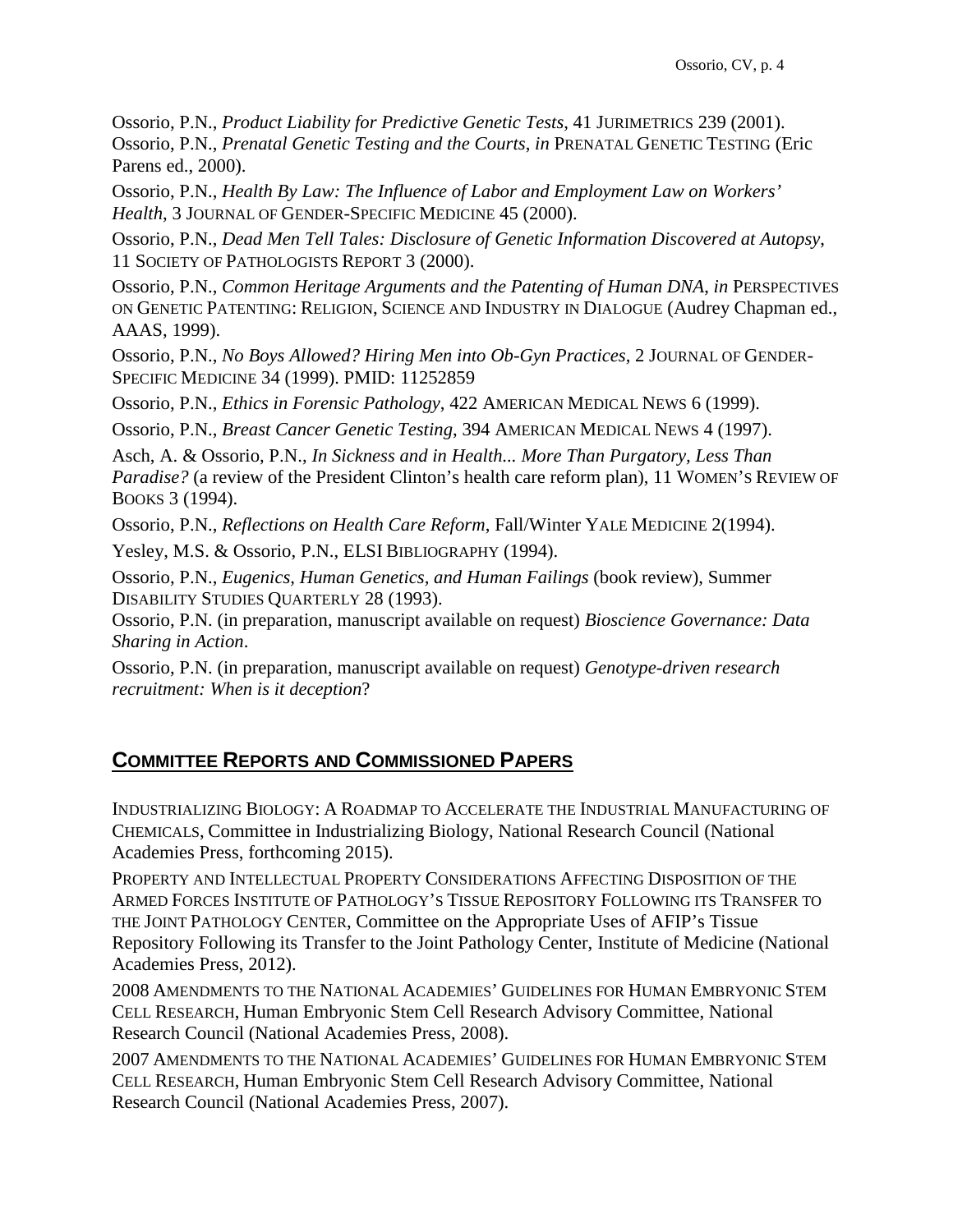A PATENT SYSTEM FOR 21<sup>ST</sup> CENTURY, Committee on Intellectual Property Rights in the Knowledge Based Economy, National Research Council (National Academies Press, 2004).

PATENTS IN THE KNOWLEDGE-BASED ECONOMY, Committee on Intellectual Property Rights in the Knowledge Based Economy, National Research Council (National Academies Press, 2003).

RESPONSIBLE RESEARCH: A SYSTEMS APPROACH TO PROTECTING RESEARCH PARTICIPANTS, Committee on Assessing the System for Protecting Human Research Subjects, Institute of Medicine (National Academies Press, 2002).

FULFILLING THE POTENTIAL OF CANCER PREVENTION AND EARLY DETECTION, National Cancer Policy Board, Institute of Medicine (National Academies Press, 2002).

MAMMOGRAPHY AND BEYOND: DEVELOPING TECHNOLOGIES FOR THE EARLY DETECTION OF BREAST CANCER, National Cancer Policy Board, Institute of Medicine (National Academies Press, 2001).

PRESERVING THE PUBLIC TRUST: ACCREDITATION AND HUMAN RESEARCH PARTICIPANT PROTECTION PROGRAMS, Committee on Assessing the System for Protecting Human Research Subjects, Institute of Medicine (National Academies Press, 2001).

IMPROVING PALLIATIVE CARE FOR CANCER, National Cancer Policy Board, Institute of Medicine (National Academies Press, 2001).

ENHANCING DATA SYSTEMS TO IMPROVE THE QUALITY OF CANCER CARE, National Cancer Policy Board, Institute of Medicine (National Academies Press, 2000).

## **SCIENTIFIC PUBLICATIONS**

Khurana, E. *et al.*, *Integrative Annotation of Variants from 1092 Humans: Application to Cancer Genomics*, Science 342: Doi: 10.1126/science.1235587 (2013). PMID: 24092746 (Ossorio was a member of the 1000 Genomes Consortium, an author on this paper).

The 1000 Genomes Project Consortium, *An Integrated Map of Genetic Variation from 1092 Human Genomes*, Nature 491: 56-65 (2012). PMID: 23128226, PMCID: PMC3498066 (Ossorio was a member of the 1000 Genomes Consortium)

Clarke, L. *et al.*, *The 1000 Genomes Project: Data Management and Community Access*, Nature Methods 9: 459-462 (2012). PMID: 22543379, PMCID: PMC3340611 (Ossorio was a member of the 1000 Genomes Consortium, an author on this paper)

Marth, G.T. *et al.*, *The Functional Spectrum of Low-Frequency Coding Variation*, Genome Biology 12: R84 (2011). PMID: 21917140, PMCID: PMC3308047 (Ossorio was a member of the 1000 Genomes Consortium, an author on this paper)

Gravel, S. *et al.*, *Demographic History and Rare Allele Sharing Among Human Populations*, Proceedings of the National Academy of Science 108: 11983-11938 (2011). PMID: 21730125, PMCID: PMC3142009 (Ossorio was a member of the 1000 Genomes Consortium, an author on this paper)

Conrad, D.F. *et al.*, *Variation in Genome-Wide Mutation Rates Within and Between Human Families*, Nat. Genet. 43: 712-714 (2011). PMID: 21666693, PMCID: PMC3322360 (Ossorio was a member of the 1000 Genomes Consortium, an author on this paper)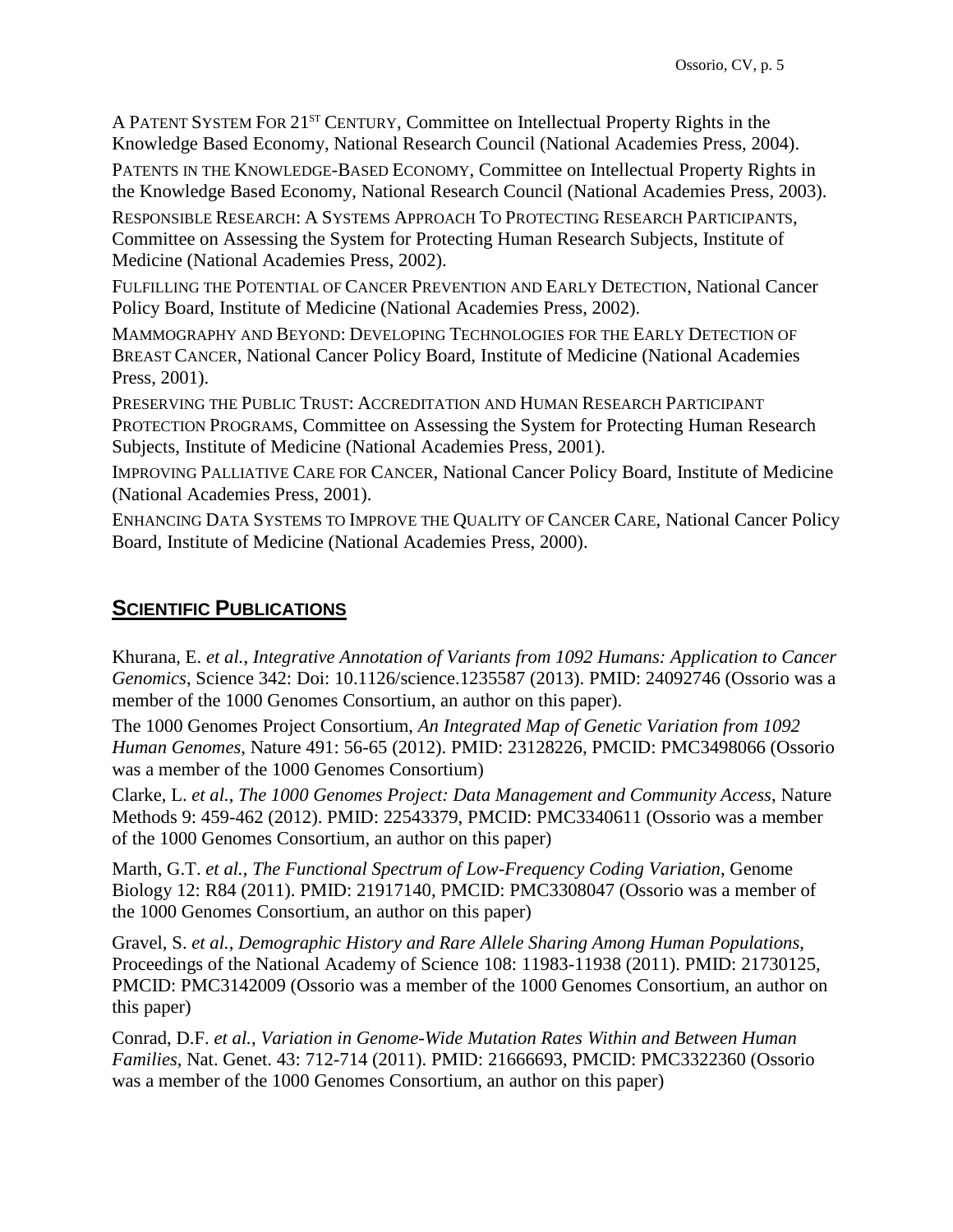Danecek, P. *et al.*, *The Variant Call Format and VCFtools*, Bioinformatics 27: 2156-2158 (2011). PMID: 21653522. PMCID: PMC3137218 (Ossorio was a member of the 1000 Genomes Consortium, an author on this paper)

Mills, R.E. *et al.*, *Mapping Copy Number Variation by Population-Scale Genome Sequencing*, Nat. 470: 59-65 (2011). PMID: 21293372, PMCID: PMC3077050 (Ossorio was a member of the 1000 Genomes Consortium, an author on this paper)

Sudmant, P.H. *et al.*, *Diversity of Human Copy Number Variation and Multicopy Genes*, Sci. 330: 641-646 (2010). PMID: 21030649, PMCID: PMC3020103 (Ossorio was a member of the 1000 Genomes Consortium, an author on this paper)

The 1000 Genomes Project Consortium, *A Map of Human Genome Variation from Population-Scale Sequencing*, Nature 467: 1061-1073 (2010). PMID: 20981092, PMCID: PMC3042601(Ossorio was a member of the 1000 Genomes Consortium)

The International HapMap Consortium, *Integrating Ethics and Science in the International HapMap Project*, Nature Reviews Genetics 5: 467-475 (2004). PMID: 15153999, PMCID: PMC2271136 (Ossorio was a member of the International HapMap Consortium)

International HapMap Consortium, *The International HapMap Project*, Nature 426: 789-796 (2003). PMID: 14685227 (Ossorio was a member of the International HapMap Consortium)

Ossorio, P.N., Dubremetz, J.F. & Joiner, K.A., *A Soluble Secretory Protein of the Intracellular Parasite Toxoplasma gondii Associates with the Parasitophorous Vacuole Membrane through Hydrophobic Interactions*, Journal of Biological Chemistry 269: 15350-15357 (1994). PMID: 8195173

Joiner, K.A., Beckers, C.J.M., Bermudes, D., Ossorio, P.N., Schwab, C.J. & Dubremetz, J.F., *Structure and Function of the Parasitophorous Vacuole Membrane Surrounding Toxoplasma gondii*, Annals of the New York Academy of Science 730: 1-6 (1994). PMID: 8080165

Ossorio, P.N., Schwartzman, J.D. & Boothroyd, J.C., A *Toxoplasma gondii Rhoptry Protein Associated with Host Cell Penetration Has Unusual Charge Asymmetry*, Molecular Biochemical Parasitology 50: 1-16 (1992). PMID: 1542304

Ossorio, P.N., Sibley, L.D. & Boothroyd, J.C., *Mitochondrial-like DNA Sequences Flanked by Direct and Inverted Repeats in the Nuclear Genome of Toxoplasma gondii*, Journal of Molecular Biology 222: 525-536 (1991). PMID: 1660924

Ossorio, P.N., (doctoral dissertation) CHARACTERIZATION OF A RHOPTRY PROTEIN GENE IN *TOXOPLASMA*, AND THE DISCOVERY OF MITOCHONDRIAL-LIKE SEQUENCES IN ITS NUCLEAR GENOME (Stanford University Press, 1990).

Broothroyd, J.C., Burg, J.L., Nagel, S.D., Ossorio, P.N., Perelman, D., Kasper, L.H., Ware, P.L., Prince, J., Sharma, S. & Remington, J., *Antigen and Tubulin Genes of Toxoplasma gondii*, *in*  MOLECULAR STRATEGIES OF PARASITIC INVASION, UCLA SYMPOSIUM ON MOLECULAR & CELLULAR BIOLOGY, VOL. 42 (Agabain, N., Goodman, H & Noguiera, N. eds., 1987).

#### **PRIOR EMPLOYMENT**

**BERKELEY LAW (BOALT HALL), UNIVERSITY OF CALIFORNIA,** Berkeley, CA Visiting Professor of Law, 2006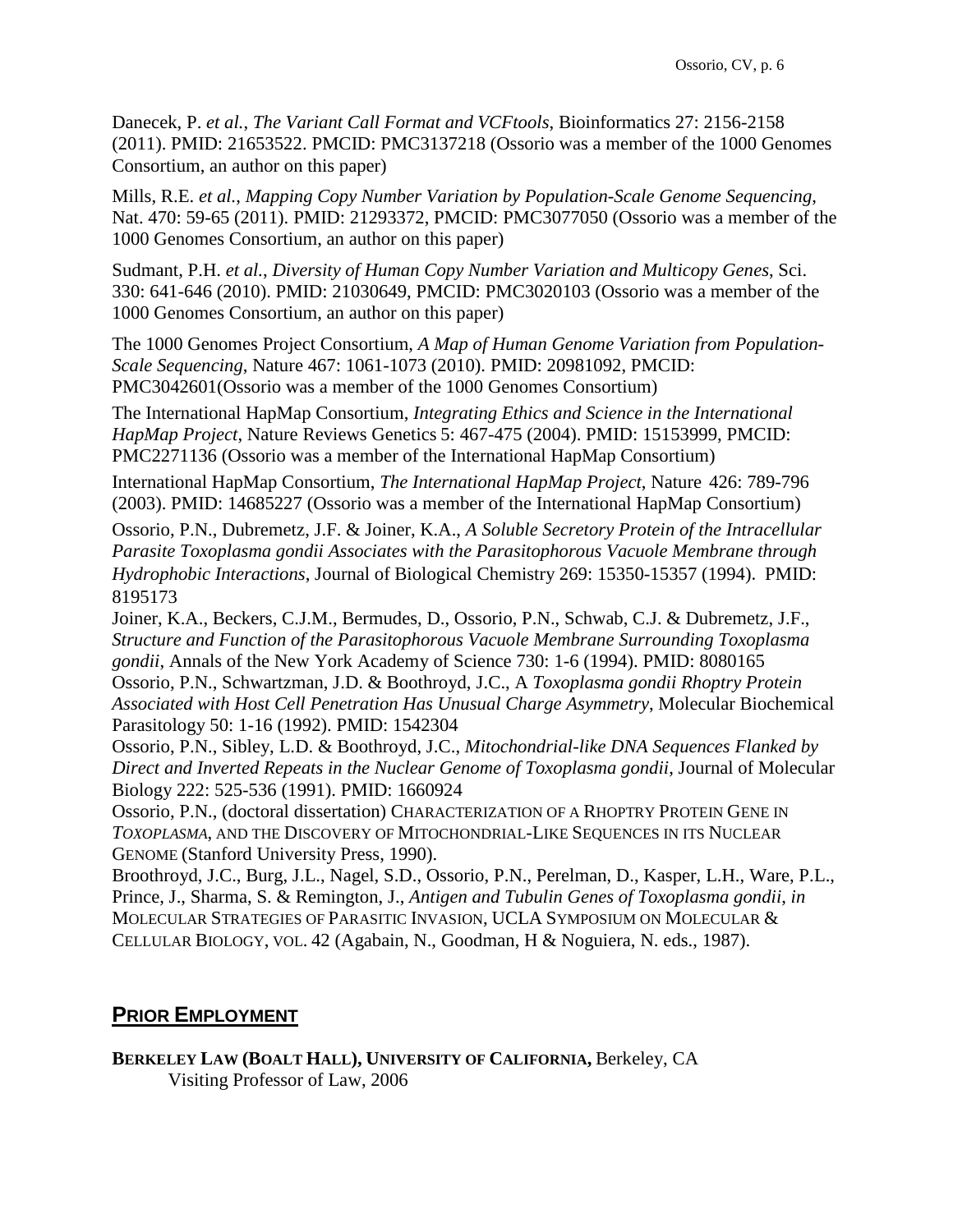**UNIVERSITY OF CHICAGO SCHOOL OF LAW,** Chicago, IL Adjunct Professor of Law, 1998 – 1999

**AMERICAN MEDICAL ASSOCIATION,** Chicago, IL Director, Genetics Section, Institute for Ethics, 1997 – 2000

**MORRISON AND FOERSTER, LLP,** Palo Alto, CA Summer Associate, Student Law Clerk, then Associate, 1996 – 1997

**PILLSBURY MADISON & SUTRO,** San Francisco, CA Summer Associate, June – Sept. 1995, Aug.1996

**WHITE HOUSE**, Washington, DC

Special Government Employee working on health care reform with the Bioethics Working Group, 1993

#### **EDUCATION AND TRAINING**

| UNIVERSITY OF CALIFORNIA AT BERKELEY SCHOOL OF LAW, J.D.                                                                                                                     | 1997          |
|------------------------------------------------------------------------------------------------------------------------------------------------------------------------------|---------------|
| Elected to Order of the Coif in 1997                                                                                                                                         |               |
| Articles Editor, Berkeley Technology Law Journal, 1996 – 1997                                                                                                                |               |
| Elected student representative to the appointments committee, 1995 – 1997                                                                                                    |               |
| Research Assistant for professor Robert Merges, 1995 – 1996                                                                                                                  |               |
| Jurisprudence Awards (highest grade in class) in Critical Race Theory; Substantive Legal<br>Theory; Rights, Justice $&$ Utility in Liberal Theory                            |               |
| Prosser Awards (second highest grade in class) in Patent Law and Policy; Legal Ethics                                                                                        |               |
| <b>Commendation in Moot Court</b>                                                                                                                                            |               |
| YALE UNIVERSITY SCHOOL OF MEDICINE, Post Doctoral Fellowship<br>Identified and characterized a parasitophorous vacuole membrane protein of the parasite<br>Toxoplasma gondii | $1990 - 1993$ |
| Trained medical fellows, medical students, and graduate students                                                                                                             |               |
| Supervised two technicians                                                                                                                                                   |               |
| Successfully obtained three competitive grants                                                                                                                               |               |
| <b>STANFORD UNIVERSITY</b>                                                                                                                                                   |               |
| Ph.D., Microbiology and Immunology                                                                                                                                           | 1990          |
| B.S., Biology                                                                                                                                                                | 1983          |

Ph.D. thesis examined molecular mechanisms of host cell invasion employed by the eukaryotic parasite *Toxoplasma gondii*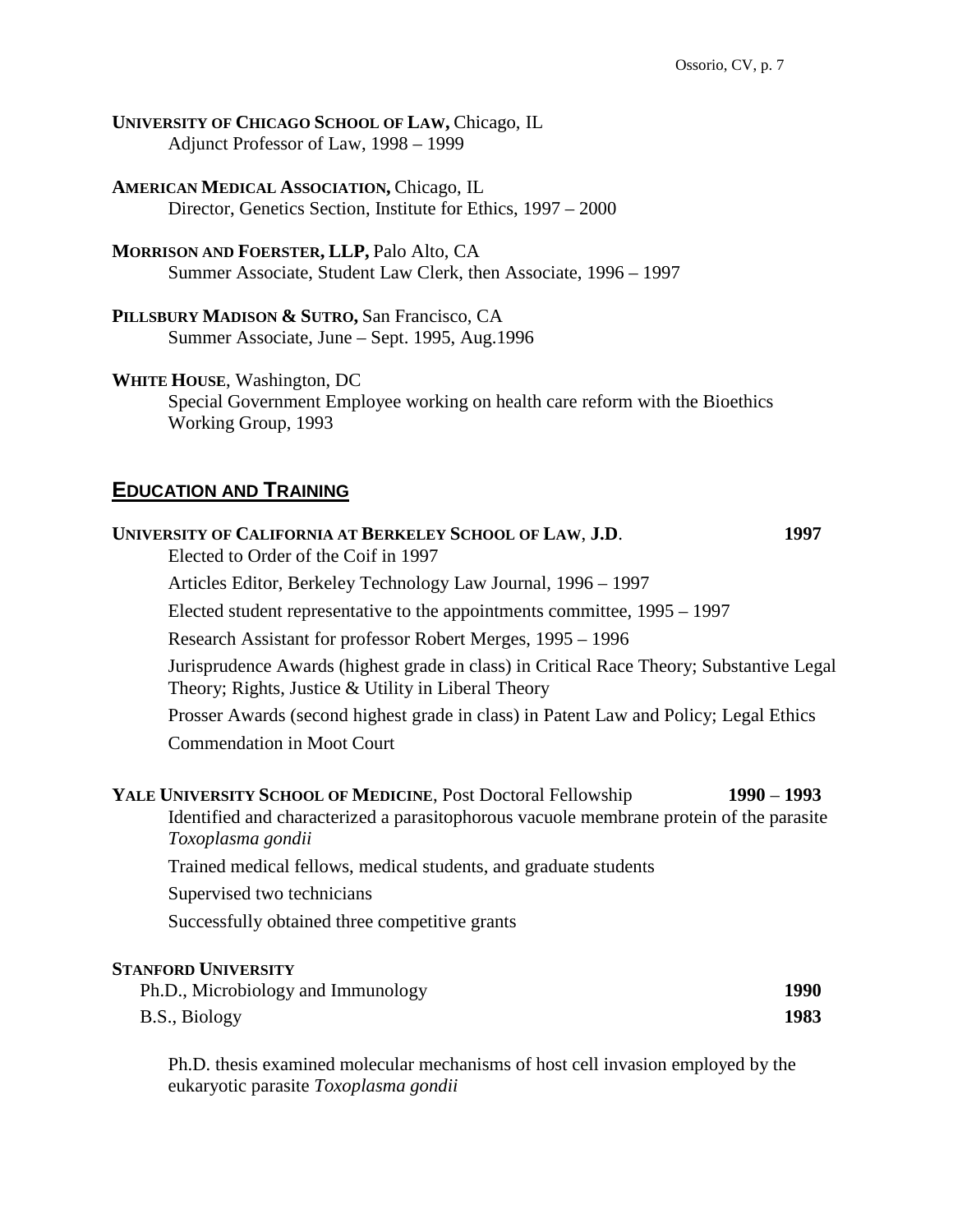Predoctoral National Research Service Award, 1988 – 1990

Qualified for Ph.D. with exams in bacterial genetics, bacterial physiology, medical microbiology, virology, and immunology

Student representative to the appointments committee in Microbiology and Immunology, 1988 – 1989

Student representative to the graduate school diversity committee, 1986 – 1989

Rape Prevention Education Project, treasurer 1980 – 1982

#### **PROFESSIONAL ACTIVITIES—SELECTED ADVISORY COMMITTEES AND WORKING GROUPS**

| Committee on Industrialization of Biology: A Roadmap to Accelerate<br>Advanced Manufacturing of Chemicals, a committee of the Board on<br>Chemical Sciences and Technology and the Board on the Life Sciences,<br><b>National Research Council</b>        | $2014 - \text{cont.}$ |
|-----------------------------------------------------------------------------------------------------------------------------------------------------------------------------------------------------------------------------------------------------------|-----------------------|
| State of Wisconsin Umbrella Committee on Newborn Screening, Advisory<br>to the State Dept. of Public Health                                                                                                                                               | $2014 - \text{cont.}$ |
| Secretary's Advisory Committee on Human Research Protections,<br>an HHS Appointment                                                                                                                                                                       | $2012 - 2016$         |
| Working Group on the Federal Regulation of Probiotics (Diane Hoffman,<br>PI), U. of MD Law School                                                                                                                                                         | $2011 - 2012$         |
| Working Group on Returning Research Results and Incidental Findings<br>(Susan Wolf, PI), U. MN Law School                                                                                                                                                 | $2010$ – present      |
| Gene-Environment Interaction Project (Alexandra Shields, PI), Harvard<br>University                                                                                                                                                                       | $2010 - 2012$         |
| International Advisory Committee to the Human Microbiome Project,<br>National Institutes of Health (NIH)                                                                                                                                                  | $2009 - 2012$         |
| Translating Addiction Genomics Research into Practice: Ethics and Policy<br>(Barbara Koenig and Jennifer McCormick, PIs), Mayo Clinic                                                                                                                     | $2009 - 2012$         |
| National Advisory Council for Human Genome Research, an HHS<br>Appointment                                                                                                                                                                                | $2008 - 2011$         |
| Medical Sequencing Advisory Committee, National Human Genome<br>Research Institute (NHGRI)                                                                                                                                                                | $2008 - 2011$         |
| Working Group on Genetics Research in Indigenous Communities<br>(Rebecca Tsosie and Kimberley Tallbear, PIs), ASU Law School                                                                                                                              | $2008 - 2010$         |
| Working Group on Forensic Genetics (Pamela Sankar, PI), University of<br>Pennsylvania                                                                                                                                                                     | $2008 - 2010$         |
| ELSI Assessment Committee (EAP) for the NHGRI: conducted a<br>comprehensive evaluation of the program on the Ethical, Legal and Social<br>Implications of the Human Genome Project (ELSI), and advised the<br>Director on possible changes to the program | $2007 - 2008$         |
| Steering Committee and Samples and ELSI Subcommittee                                                                                                                                                                                                      | $2007 - 2013$         |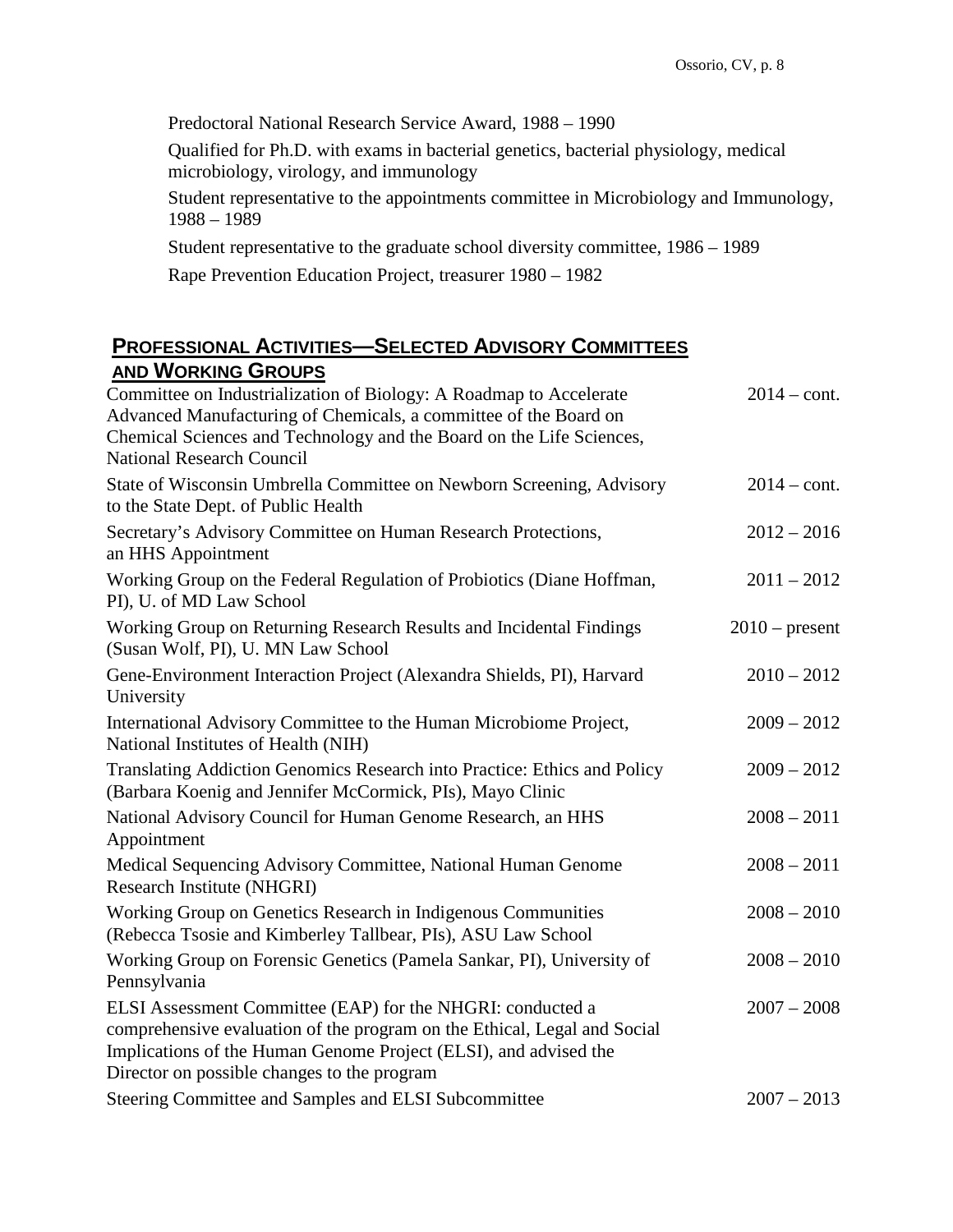| of the 1000 Genomes Project, an international project to sequence the entire<br>genomes of approximately 1500 people                                                                  |                  |
|---------------------------------------------------------------------------------------------------------------------------------------------------------------------------------------|------------------|
| Informed Consent Advisory Committee (Chair) and Umbrella Protocol<br>Advisory Committee, Human Microbiome Project, NIH                                                                | 2007             |
| Human Embryonic Stem Cell Research Advisory Committee, a committee<br>of the Board on Life Sciences and the Board on Health and Science Policy<br>of the National Academy of Sciences | $2006 - 2009$    |
| Technical Advisory Group for the Genetic Association Information<br>Network of the Foundation for the National Institutes of Health                                                   | 2006             |
| Study Section (grant proposal review) for Ethical, Legal and Social (ELS)<br>Implications of Human Genetics, National Institutes of Health                                            | $2006 - 2008$    |
| Toward a Comprehensive Genomic Analysis of Cancer: A Roundtable and<br>Workshop (conference chair and speaker), National Cancer Institute and<br><b>NHGRI</b>                         | 2005             |
| Workshop on the Future of the NHGRI Large-Scale Sequencing Program                                                                                                                    | 2005, 2008, 2009 |
| Workshop on Whole-Genome DNA Sequencing, NHGRI                                                                                                                                        | 2005             |
| International Advisory Committee, Center for Excellence in Ethics<br>Research, Case Western Reserve University. Cleveland, OH                                                         | $2004 - 2010$    |
| Advisory board for the National Center for Bioethics. Tuskegee, AL                                                                                                                    | $2003 - 2007$    |
| Advisory board for "New Definitions of Merit," a project on law school<br>admissions criteria, Berkeley Law. Berkeley, CA                                                             | $2003 - 2009$    |
| Advisor to the National Library of Medicine, Bioethics Working Group                                                                                                                  | $2003 - 2004$    |
| Lasker Foundation Forum on Ethical Issues in Biomedical Research and<br>Practice                                                                                                      | 2003             |
| Advisory Committee for the Latino Community Engagement Project<br>(Amelie Raimerez, PI), Baylor University                                                                            | $2002 - 2004$    |
| Advisory committee for the Food and Drug Administration, Center for<br>Devices and Radiological Health (CDER)                                                                         | $2002 - 2004$    |
| Working Group for Research on Human Germline Genetic Interventions<br>(Rebecca Dresser, PI), Washington University. St. Louis, MO                                                     | $2002 - 2004$    |
| Working Group on Equity in Newborn Screening, a joint project of the<br>Hastings Center for Bioethics and the Health Services Research<br><b>Administration (HRSA)</b>                | $2002 - 2003$    |
| Liaison to the Committee on Intellectual Property Rights, National<br>Research Council, National Academy of Sciences                                                                  | $2000 - 2003$    |
| Liaison to the Committee on Assessing the System for Protecting Human<br>Research Subjects, Institute of Medicine, National Academy of Sciences                                       | $2000 - 2002$    |
| National Cancer Policy Board, Institute of Medicine, National Academy of<br>Sciences                                                                                                  | $1999 - 2002$    |
| Co-chair, Working Group on Germ-line Genetic Intervention, American<br>Association for the Advancement of Science (AAAS)                                                              | $1998 - 2000$    |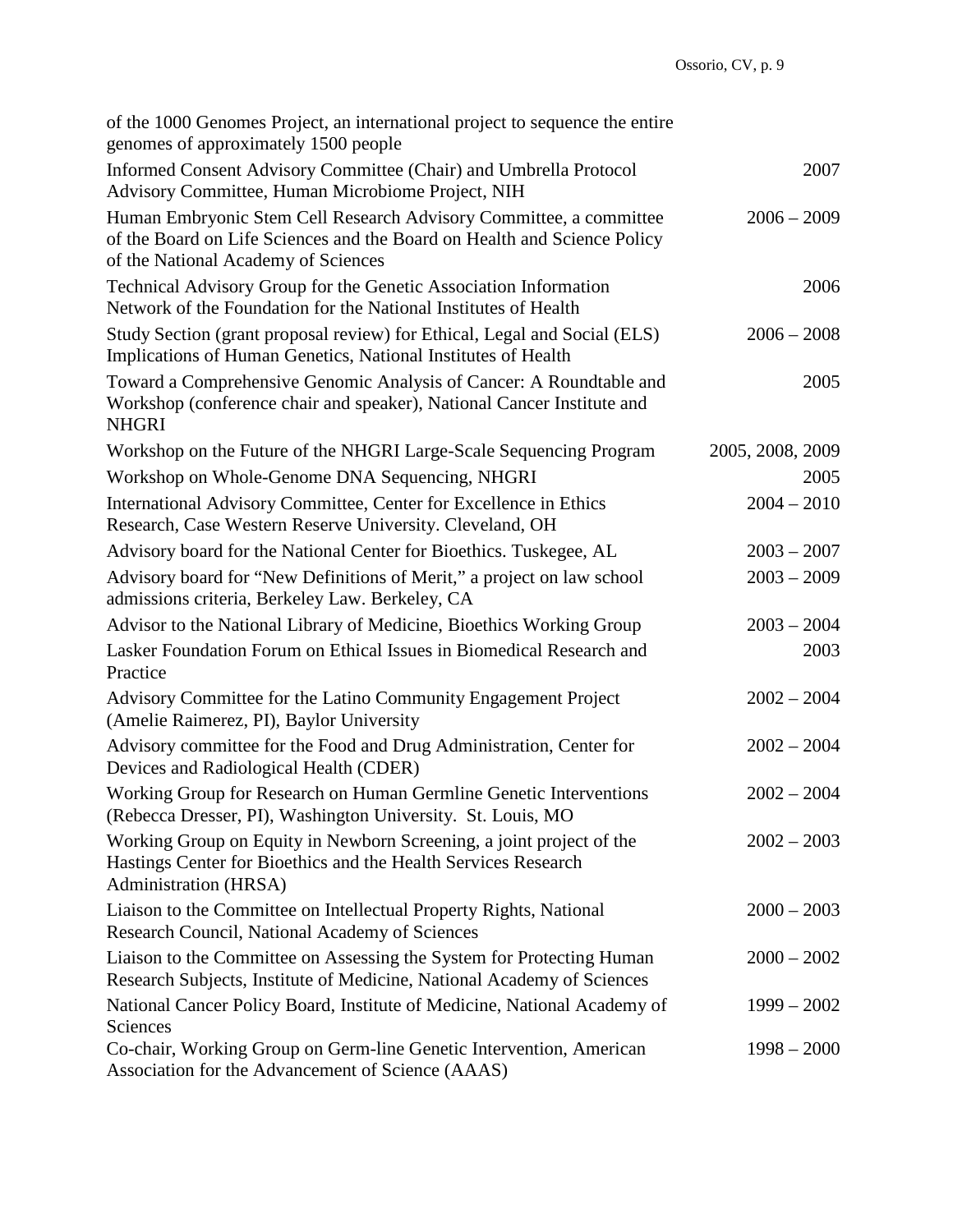# **EXPERT WORK**

Consulted on the regulation of human subjects research for the Havasupai Tribe in its litigation against the Arizona Board of Regents. Wrote briefs, participated in mediation, and prepared an opinion letter for settlement negotiations. 2005 – 2010.

### **SELECTED OTHER PROFESSIONAL AND PUBLIC EDUCATION ACTIVITIES**

| Consulting on the development and implementation of human subjects<br>research regulations for the Hopi Tribe of Arizona                                                                                                     | $2010$ – present |
|------------------------------------------------------------------------------------------------------------------------------------------------------------------------------------------------------------------------------|------------------|
| Member, site visit team for Centers for Excellence in Genome Ethics                                                                                                                                                          | 2007             |
| Editorial Board, American Journal of Bioethics                                                                                                                                                                               | $2002 - 2009$    |
| Adviser and interviewee for the PBS television series Race—The Power of<br>an Illusion, produced by California Newsreel productions, Christine<br>Herbes-Sommers, program producer, and Larry Adelman, executive<br>producer | $2001 - 2004$    |
| Adviser for the DNAFiles radio series produced by Sound Vision                                                                                                                                                               | $1998 - 2003$ ,  |
| Productions (winner of the 2000 Dupont Award, 2001 Peabody Award,                                                                                                                                                            | $& 2009 - 2011$  |
| 2002 Robert Wood Johnson Award for outstanding reporting in health and<br>medicine, and the 2002 AAAS Pinnacle of Excellence Award for science                                                                               |                  |
| reporting), Bari Scott, executive producer                                                                                                                                                                                   |                  |

#### **AWARDS AND HONORS, 2000 AND LATER**

#### **FEDERAL GRANTS, PI OR CO-PI**

Data Release: Ethical and Governance Issues, NIH Award # R03HG005776, 2009 – 2012

Exploring Concepts of Population in Human Genetic Variation Studies, NSF Award # SES-0621022 (co-PI with Joan Fujimura), 2006 – 2008

Community Consultation as an Ethics Method, NIH R01 Award #R01HG3042, 2003 – 2005

Short Course on Race and Ethnicity in Biomedical Research, (co-PI with Mark Frankel at AAAS), 1999 – 2002

#### **HONORS**

Appointed by the Secretary of Health and Human Services to the Secretary's Advisory Committee on Human Research Protections, 2012 – 2016

Distinguished Academic Alumni Award from Stanford University, 2010

Appointed by the Secretary of Health and Human Services to the National Advisory Council for Human Genome Research, 2008 – 2011